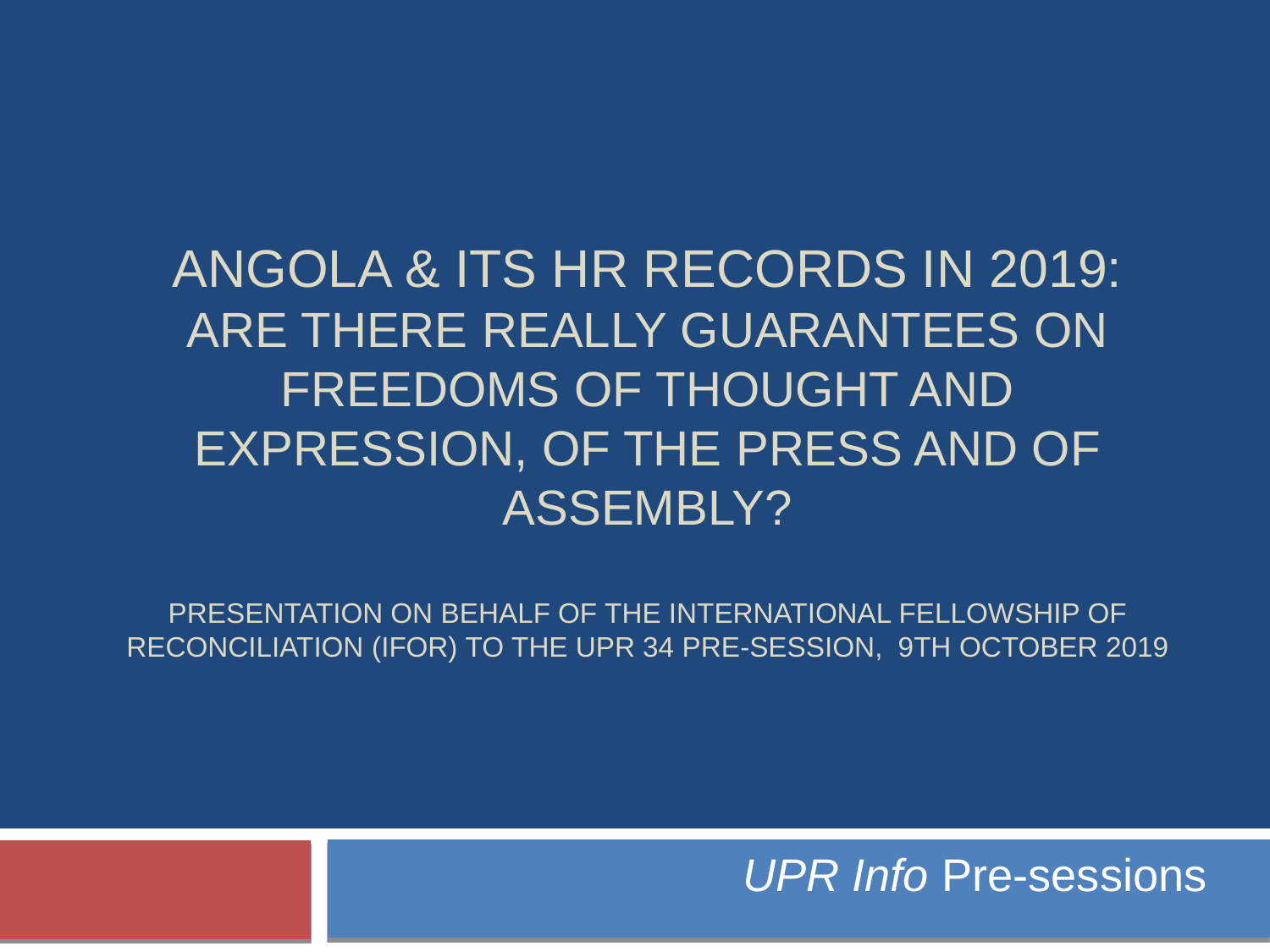# UPR PRE-SESSIONS 34 ANGOLA & ITS HR RECORDS IN 2019

About International Fellowship of Reconciliation (IFOR)

Founded in response to the First World War, International Fellowship of Reconciliation – IFOR has taken a consistent stance against war and its preparation throughout its history. Perceiving the need for healing and reconciliation in the world, the founders of IFOR formulated a vision of the human community based upon the belief that nonviolence has the power to transform unjust political, social and economic structures. The aim is to transform conflicts through nonviolent means, where systems that foster fear and hatred are dismantled, and where justice is sought as a basis for peace. Today IFOR has branches, groups, and affiliates in over 40 countries on all continents. Principal areas of work are Nonviolence Education and Training, Climate Change, Ending Gender-based Violence, Disarmament, Youth Empowerment, Interfaith Co-operation and, particularly at the UN in Geneva, Conscientious Objection to Military Service.

IFOR has Consultative status at the UN since 1979.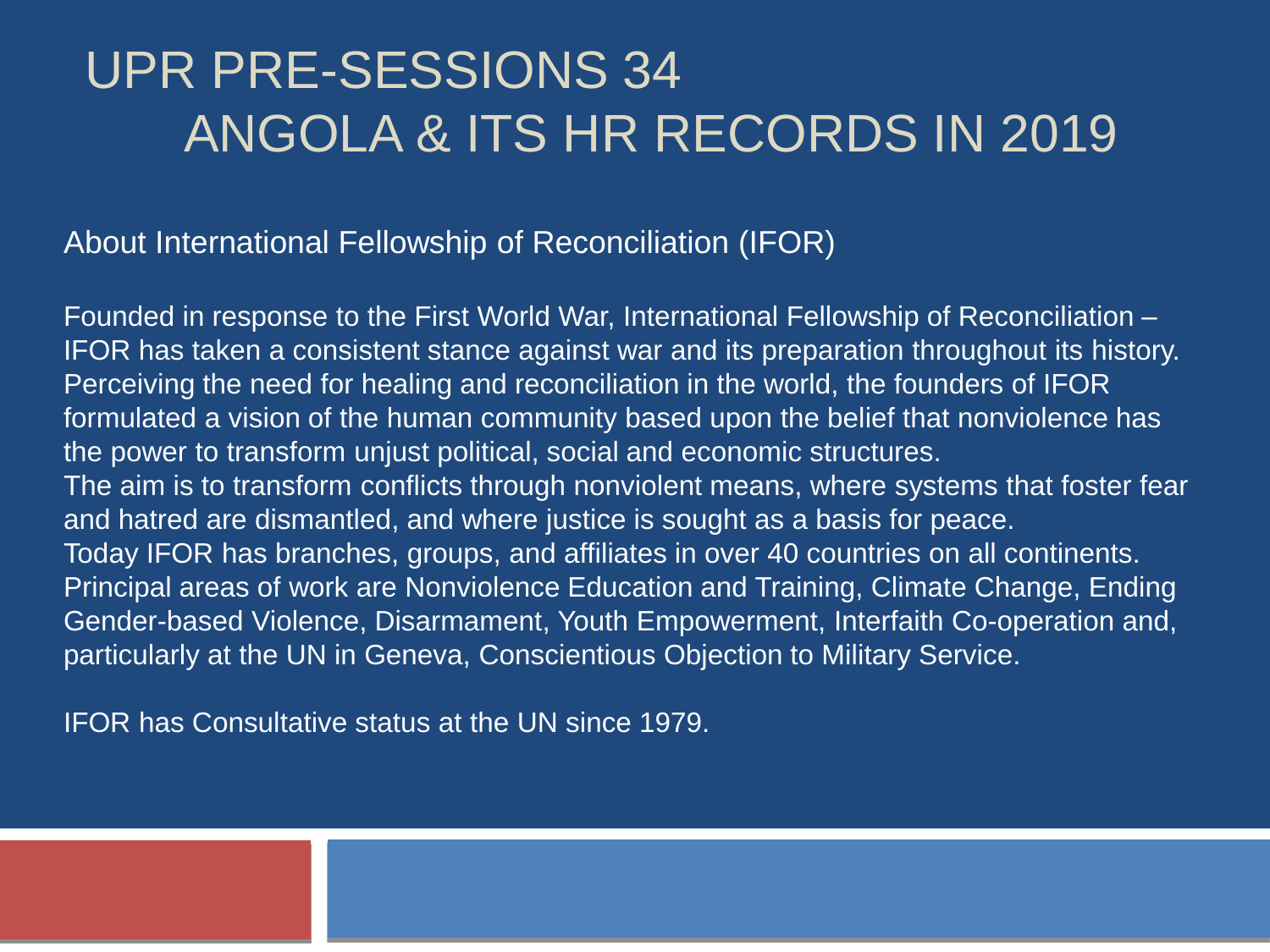## UPR PRE-SESSIONS 34 INTERNATIONAL FELLOWSHIP OF RECONCILIATION ANGOLA & ITS HR RECORDS IN 2019 - **OUTLINE**

This presentation will focus on the following four groups of issues, which are of course overlapping. Many of the previous recommendations quoted could in fact have been listed under more than one of these items.

- 1. FREEDOM OF THOUGHT AND EXPRESSION
- 2. FREEDOM OF RELIGION OR BELIEF
- 3. FREEDOM OF THE PRESS

4. FREEDOM OF ASSEMBLY AND ASSOCIATION (PLUS THE LINKED PROBLEM OF IMPUNITY IN CABINDA AND LUANDA PROVINCES)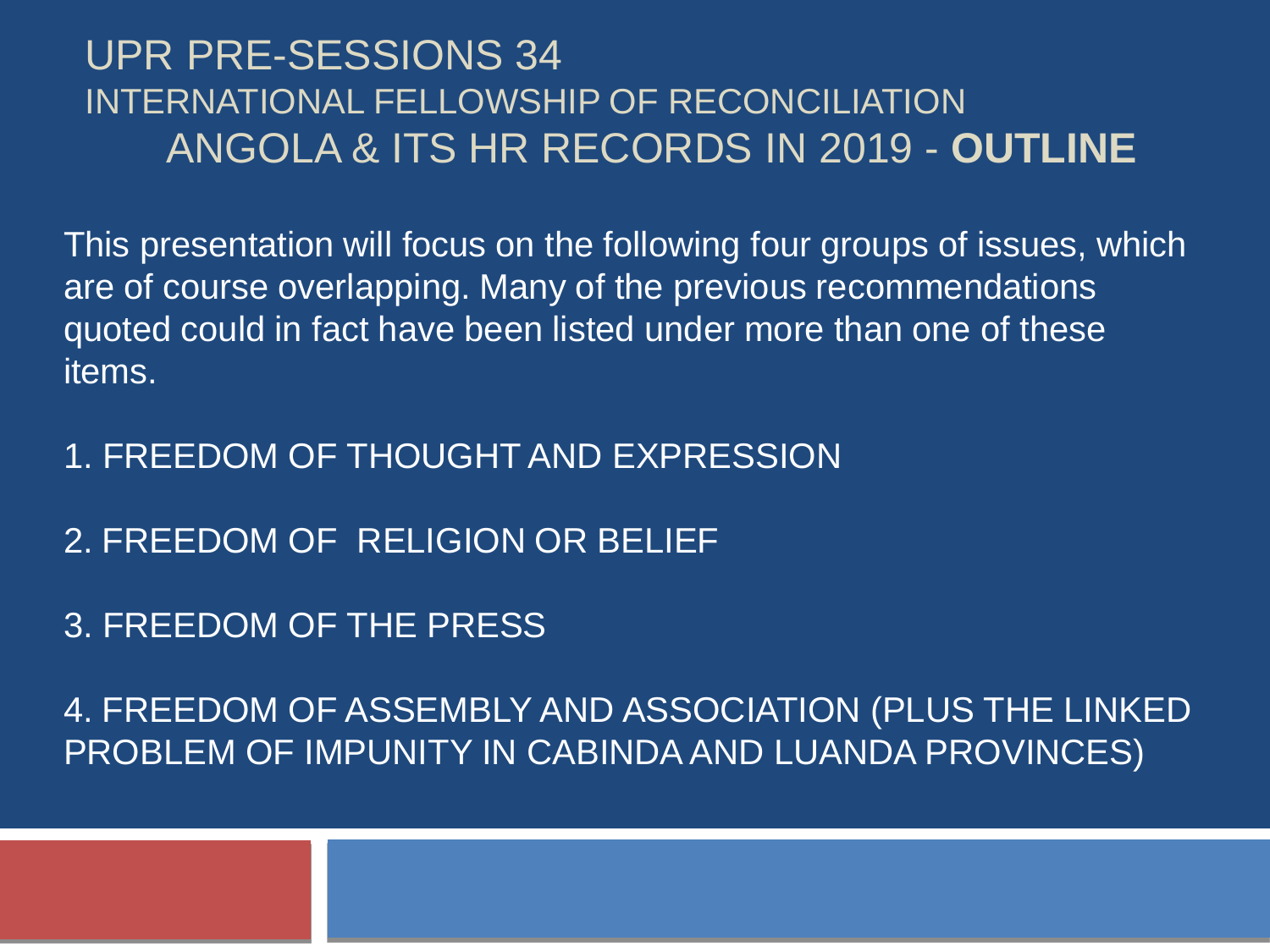## UPR PRE-SESSION 34 – INTERNATIONAL FELLOWSHIP OF RECONCILIATION Angola and its HR Records in 2019 1/1 - FREEDOM OF THOUGHT AND EXPRESSION

**Accepted recommendations from the 2nd Cycle:**

**134.125. Ensure the protection of the rights of individuals – including members of civil society organizations, the media and the political opposition – to assemble and speak free from intimidation and harassment (***Canada***)**

**134.123. Fully respect freedom of expression, opinion, association and peaceful assembly in accordance with Angola's obligations under the International Covenant on Civil and Political Rights (***Belgium***)**

**134.65. Invite the Special Rapporteur on Freedom of Expression to visit Angola in order to demonstrate your commitment to foster an environment where journalists, civil society, and opposition members can operate freely and independently (***United States of America***)**

**134.127. Take measures to fully guarantee the respect of freedom of expression and of freedom of association and assembly (***France***);**

**In addition, the following recommendations were noted:**

**135.31. End the practice of using criminal defamation laws to restrict freedom of expression and peaceful assembly and association in accordance with international obligations (***United States of America***);**

**135.34. Respect the right to peaceful assembly in accordance with Angolan and international human rights law--- (***Australia***)**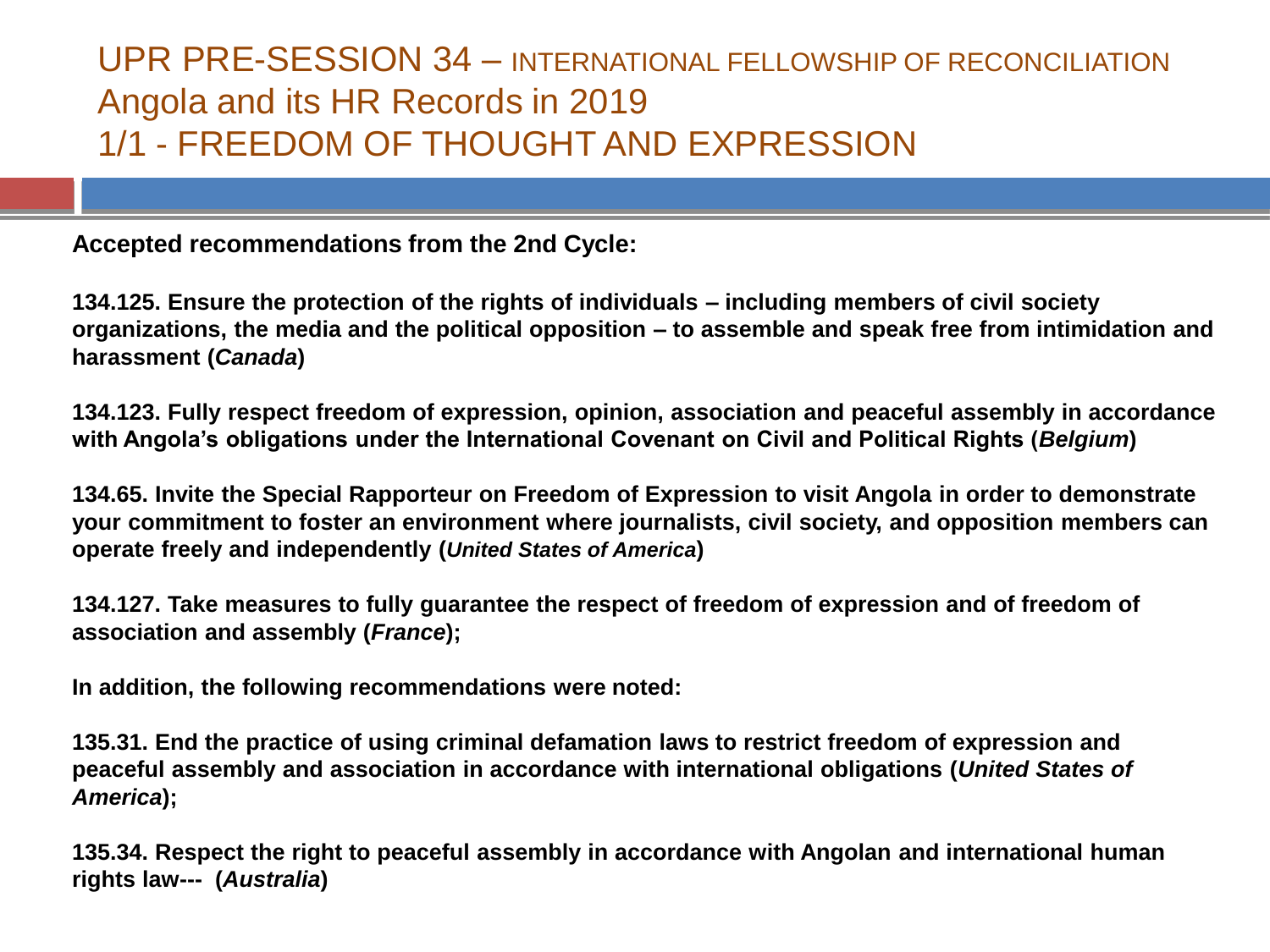## UPR PRE-SESSION 34 – INTERNATIONAL FELLOWSHIP OF RECONCILIATION Angola and its HR Records in 2019 1/2 - FREEDOM OF THOUGHT AND EXPRESSION

The arbitrary detention, harassement, torture, and even extrajudicial execution of citizens who expressed openly their opinion, particularly on such issues as rampant corruption, abuse of power and bad governance, have continued.

#### **Just two examples since the last review:**

- On June 20, 2015, "15+2" pro-democracy acitivists were arbitrarly detained by security forces, for a public reading of a political book against dictatorship, and then sentenced on March 28, 2016, from two years and three months to eight years and six months for the alleged crimes of "preparatory acts of rebellion" (*Article 21 of the Criminal Code*) and "association of criminals" (*Article 263*).

- On May 10, 2019, the pro-democracy activist and former member of the group "15+2", Samussuku Tshikonde was arbitrarly detained by police offers in Luanda for 72 hours. By his own account security forces, including members of the State Security and Intelligence Service (*SINSE*), allegedly jailed him for having insulted the President in an identified video posted to his YouTube account addressing the current president, Joao Lourenco, that "activists were ready to oppose him the same way they opposed Dos Santos if he continued to target peaceful activists." to Other sources report that Tshikonde and his aunt were arrested as a result of SINSE's monitoring of his "online activities".

#### **Recommendations**

- ➢ **Establish an independent judiciary system and guarantee the independence of judges;**
- ➢ **Eliminate national laws that repress the freedom of expression and opinion (***Lei 1/17 or Lei de Imprensa of January 23, and related to Lei 2/17, Lei 3/17, Lei 4/17 and Lei 5/17***);**
- ➢ **Abolish repressive security measures aimed at unlawful electronic monitoring of citizens and/or activists as well as civil society actors, who express dissent opinions.**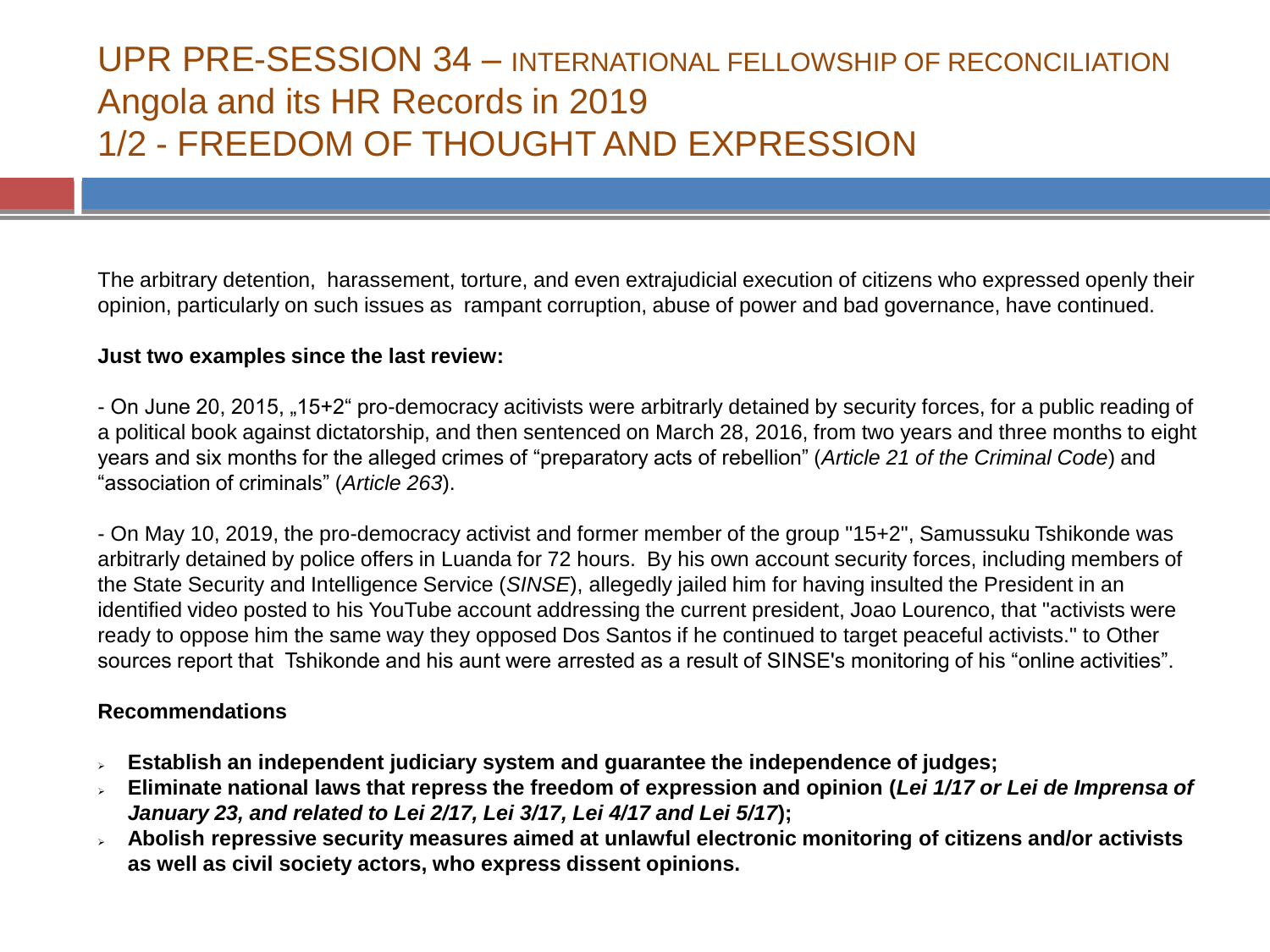## UPR PRE-SESSION 34 – INTERNATIONAL FELLOWSHIP OF RECONCILIATION Angola and its HR Records in 2019 2/1 - FREEDOM OF RELIGION OR BELIEF

#### **Accepted recommendations from the 2nd Cycle**

134.122. Demonstrate greater flexibility and tolerance with respect to religious minorities by reforming Law 2/04 on Freedom of Religion to conform to the provisions of the Angolan Constitution, as well as international human rights obligations (*Canada*);

#### **Violations of the right to freedom of religion or belief in the reporting period have included:**

**-** the mass killings of followers of the Kalupeteka's Church, in Huambo Province, known as the "*Monte Sumi Massacre*" of April 16, 2015,

- Angola's non-recognition of Islam as a religion, and **the mass destruction of mosques in 18 Provinces** during September 2015,

- the arbitrary **closure and destruction of more than 2.000 Churches** between October and November 2018,

- the continued **failure to amend the** *Military Service Law" 1/93, of March 26, 1993*, in order **to recognise the right of conscientious objection**.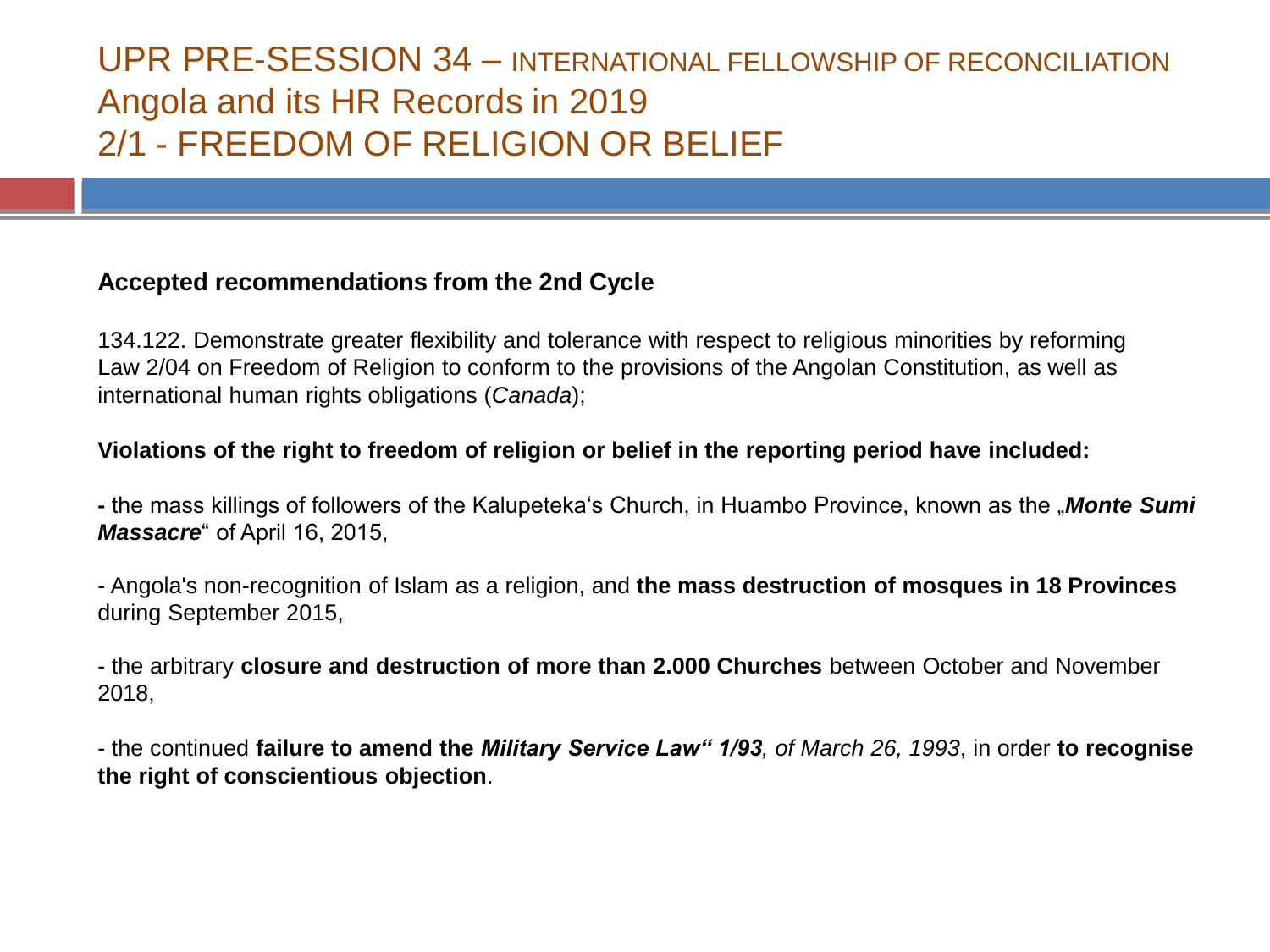## UPR PRE-SESSION 34 – INTERNATIONAL FELLOWSHIP OF RECONCILIATION Angola and its HR Records in 2019 2/2 - FREEDOM OF RELIGION OR BELIEF

#### **Recommendations –**

➢

- $\triangleright$  Expedite "truly meaningful, independent, thorough investigations" of the "Monte Sumi Massacre" with a view to ensuring accountability"/to bring those responsible to justice. [in regard to the *Call for Inquiry by the UN High Commissioner for Human Rights on Angola, of 12 May 2015 – cfr. The statement of the spokesperson*; and to the *European Parliament resolution of 10 September 2015 on Angola (2015/2839(RSP))*]
- ➢ Amend the *Law of Freedom of Religion (2/04)* to give full recognition to the religious status of the Islamic faith.

Cease forthwith the arbitrary deregistration of religious denominations and the destruction of places of worship.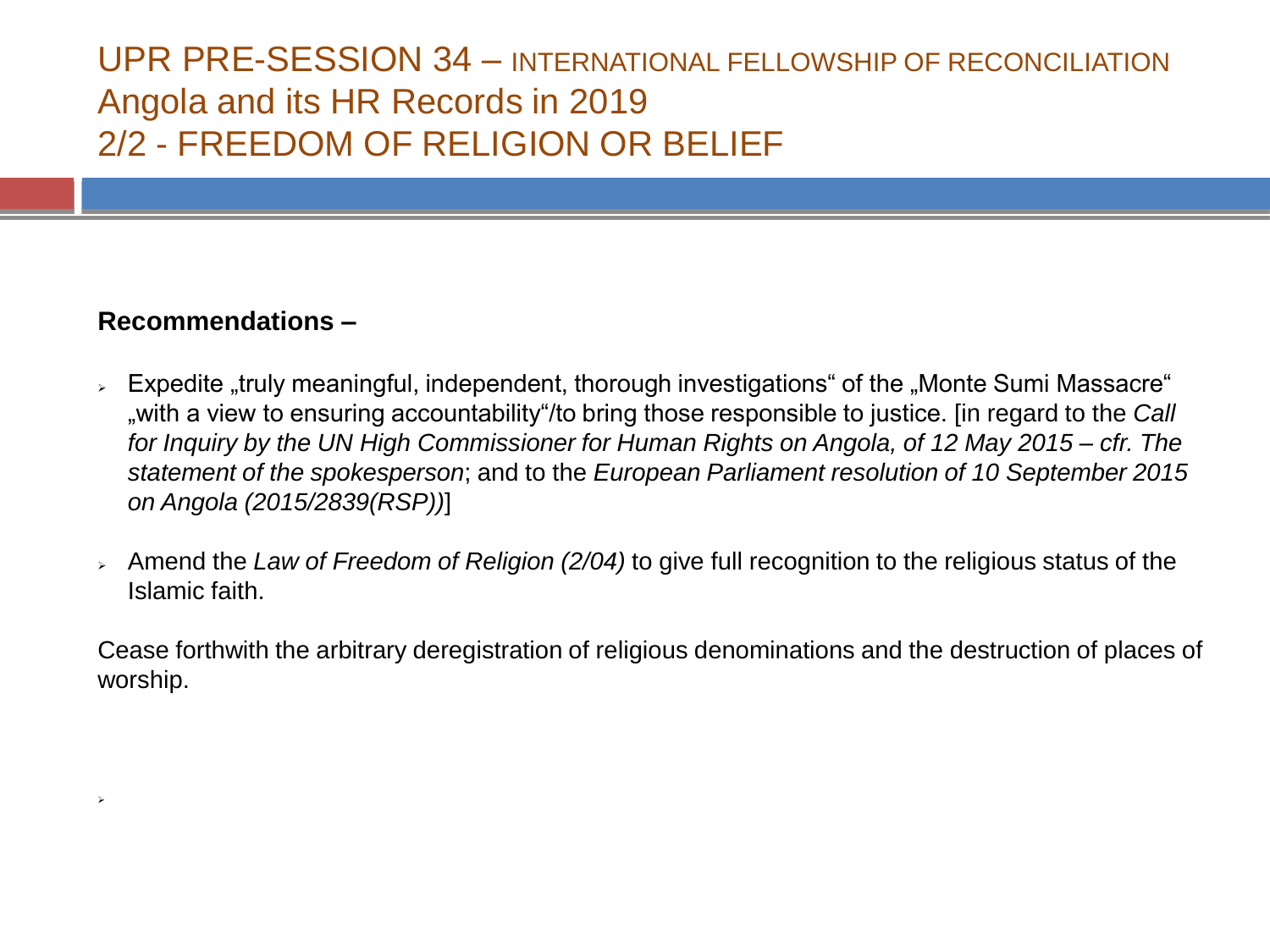## UPR PRE-SESSION 34 – INTERNATIONAL FELLOWSHIP OF RECONCILIATION Angola and its HR Records in 2019 3/1 - FREEDOM OF THE PRESS

**Accepted recommendations from the 2nd Cycle:**

**134.128. Create and maintain, in law and in practice, a safe and enabling environment, in which human rights defenders, journalists and civil society can operate free from hindrance and insecurity, in accordance with Human Rights Council resolutions 22/6, 27/5 and 27/31 (***Ireland***);**

**134.124. Amend its legislation to protect freedom of expression, including freedom of the press (***Slovenia***)** 

**134.126. Improve the space for free operation of independent media, including state media, reinforce monitoring and sanctioning of abuses of media legislation and create an enabling working environment for journalists (***Czech Republic***)**

**134.130. Respect, protect and promote freedom of expression of journalists, in particular with regard to the well-established international human rights principle that public officials should tolerate more, rather than less, criticism than private individuals (***Sweden***)**

**134.129. Further promote freedom of expression, association and the press (***Senegal***)**

**134.40. Address deficiencies in the legal framework of the electoral process; abolish restrictions on domestic and international observation; strengthen independence and transparency of the Electoral Commission and deal with flaws in the voters' register and with problems with the media coverage (***Czech Republic***);**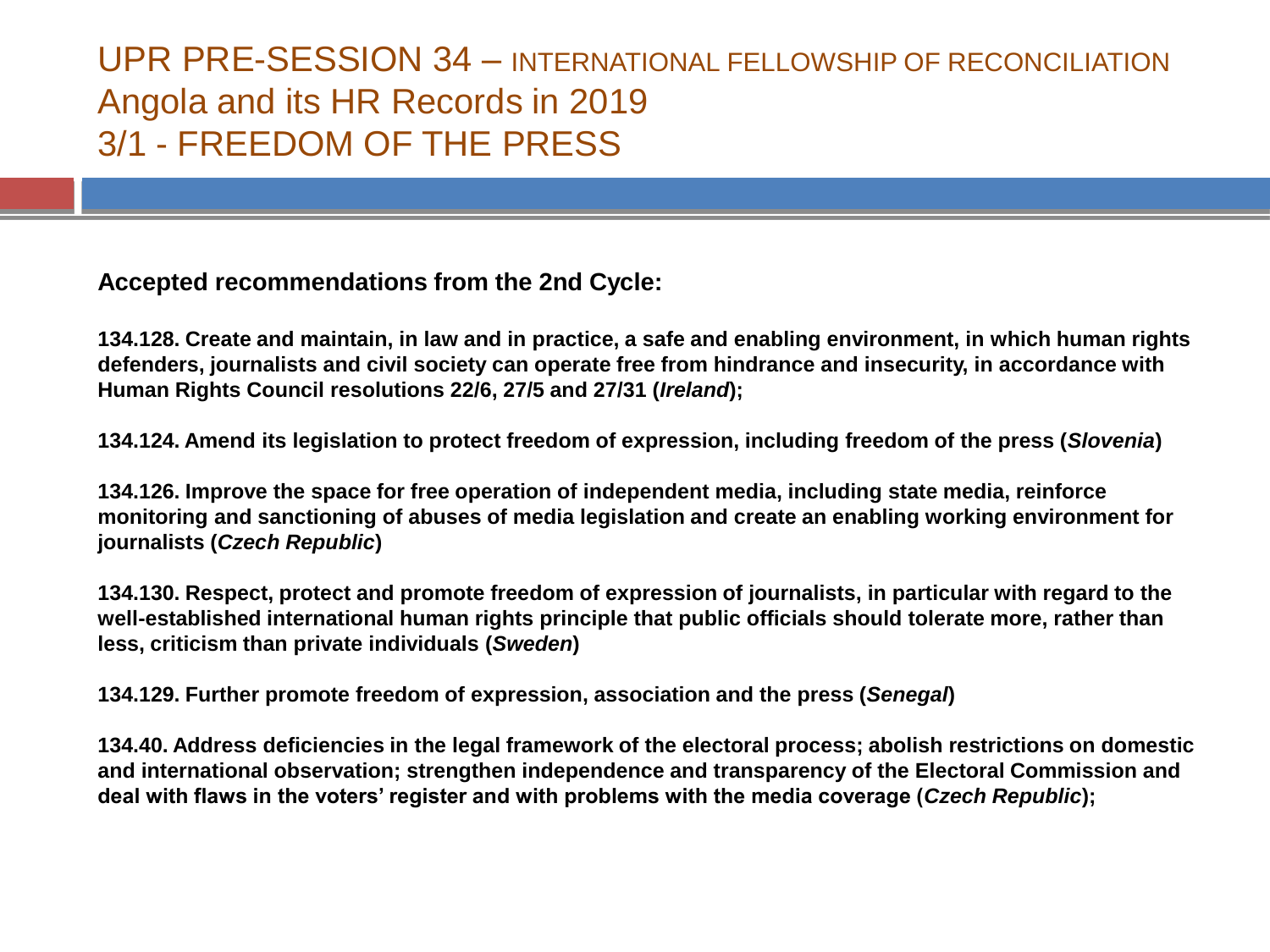## UPR PRE-SESSION 34 – INTERNATIONAL FELLOWSHIP OF RECONCILIATION Angola and its HR Records in 2019 3/2 - FREEDOM OF THE PRESS

#### **In addition, the following recommendations were noted:**

135.33. Decriminalize press offences, and allow private radio broadcasting at the national level (*Norway*);

135.30. Ensure freedom of expression and media freedom by bringing national legislation into line with international standards, including by decriminalizing defamation and related offences in relevant national laws (*Estonia*)

135.34 ...take steps to decriminalise press offences, in line with international standards; and ensure journalists and human rights defenders are not intimidated (*Australia*).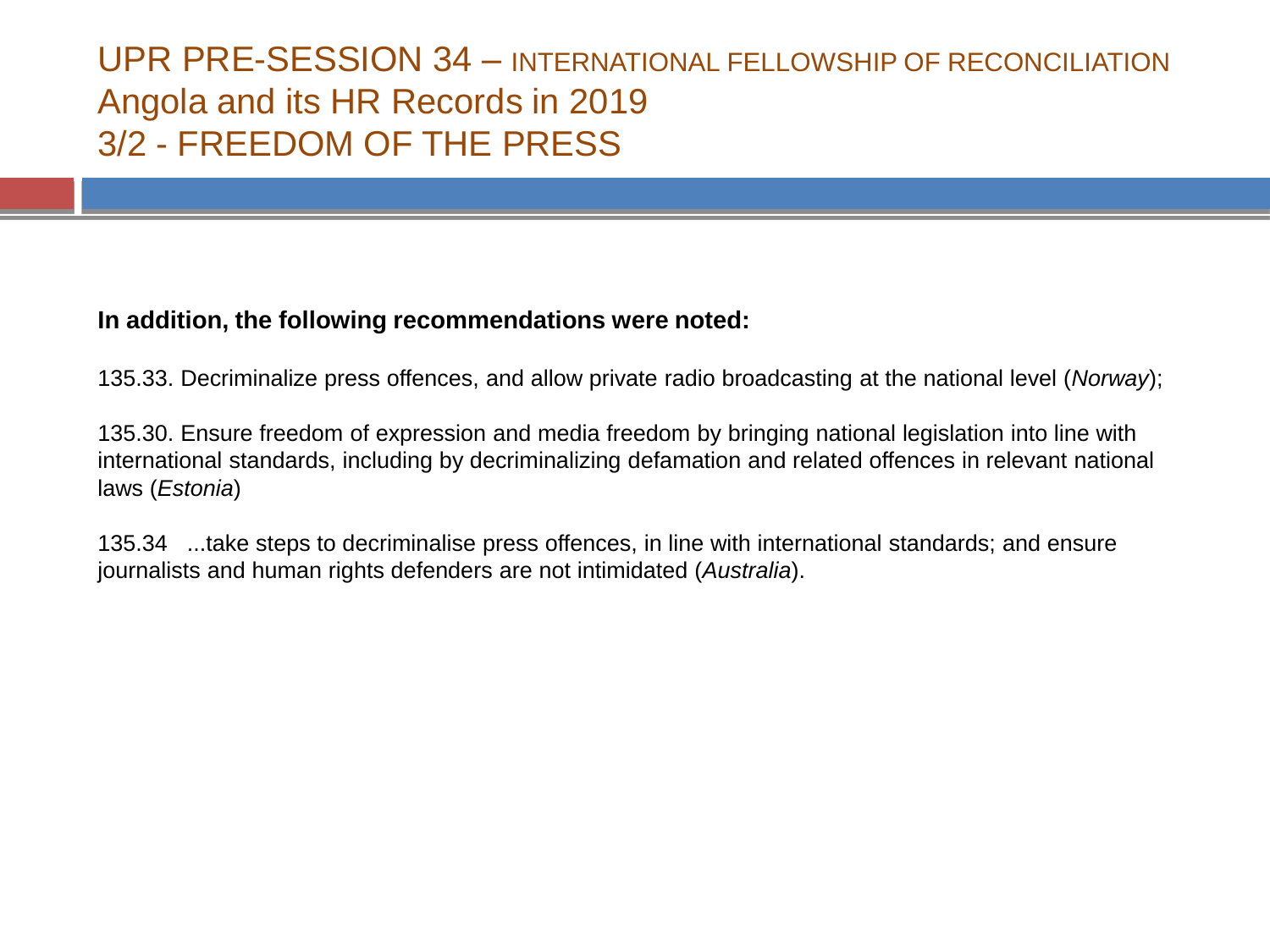## UPR PRE-SESSION 34 – INTERNATIONAL FELLOWSHIP OF RECONCILIATION Angola and its HR Records in 2019 3/3 - FREEDOM OF THE PRESS

On January 23, 2017, the New Media Law 1/17 entered into force in Angola, after approval by the National Assembly on August 2016. Contrary to the quoted recommendations, this Law does not improve the freedom of the press, but actually increases repression. Alongside the Law, Angola set up a Regulatory Body (ERCA), whose purpose is to exercise control of media activities in the country and to implement severe sanctioning of critical opinions.

Two days later, media organisations, among others SJA (the Independent Journalists' Union), attempted to challenge the New Media Law. The main opposition party UNITA also filed a complaint asking the Constitutional Court to make a "successive abstract review of the constitutionality of Articles 7 and 10 of Law No. 1/17". On June 26, 2017, the Constitutional Court rejected the complaint of UNITA without substantiated legal arguments. So, the restriction on press freedom has now been reinforced since the last review.

The effects of the further stifling of opposition reporting could be clearly seen in the results of the last General Election (August 2017). (*Violation of the Art. 45 of the Angolan Constitution; Electoral Law Arts. 50 and 40*)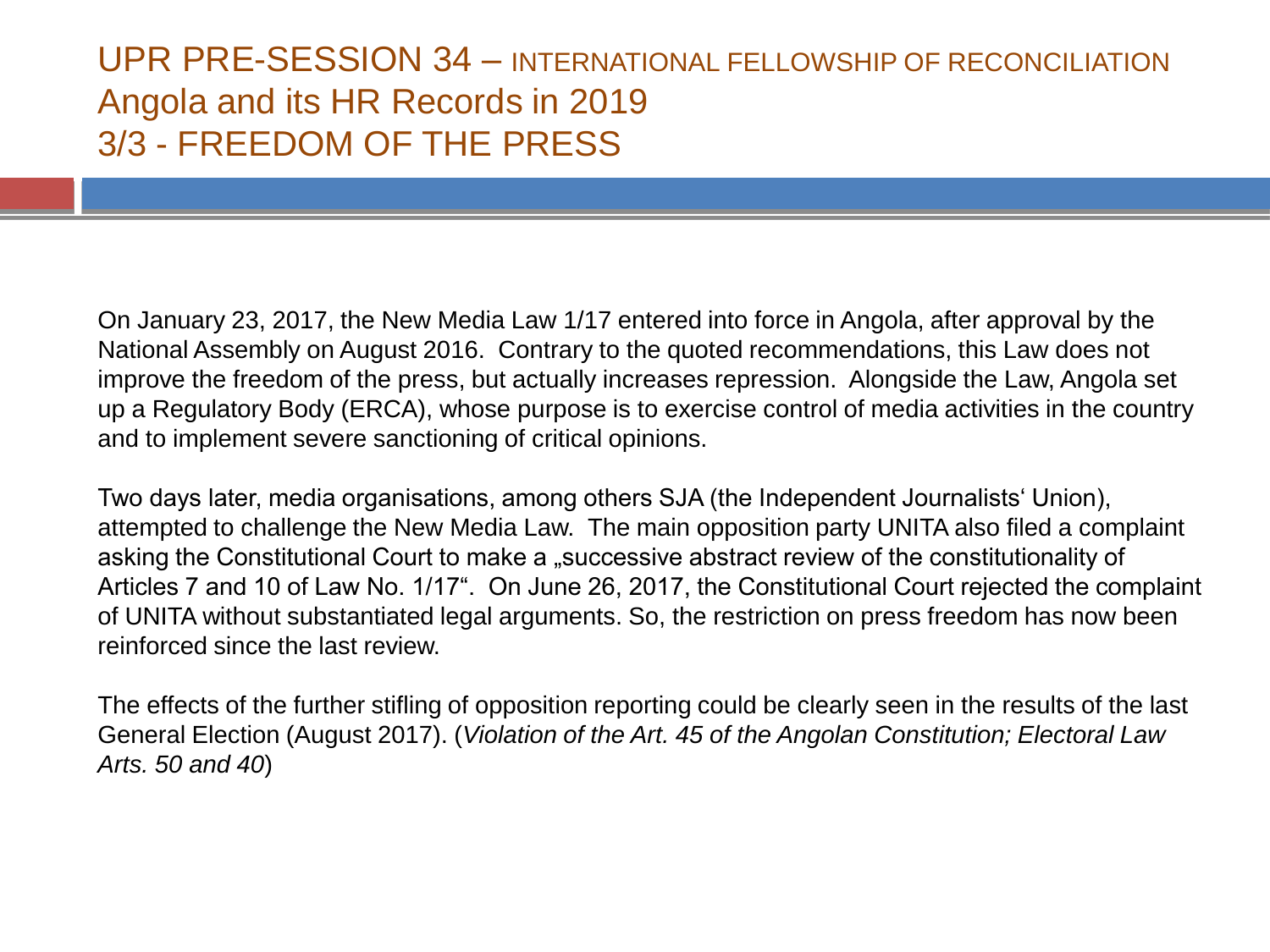#### UPR PRE-SESSION 34 – INTERNATIONAL FELLOWSHIP OF RECONCILIATION Angola and its HR Records in 2019 3/4 - FREEDOM OF THE PRESS

#### **Recommendations**

➢

- ➢ Rescind all provisions of the *Lei 1/17* or *Lei de Imprensa (Media Law) of January 23 2017* that do not fit with the national Constitution (*Art. 14, 37 & 44 of CRA, Constituição da República de Angola) and International Principles (Art. 19 of UDHR, Art. 19 of ICCPR, Art. 9 of the African Charter on HR and peoples' rights*);
- $\triangleright$  Set up a multi-stakeholder commission, including independent media organisations, to draft a media law that will enable a safe working environment for journalists in Angola.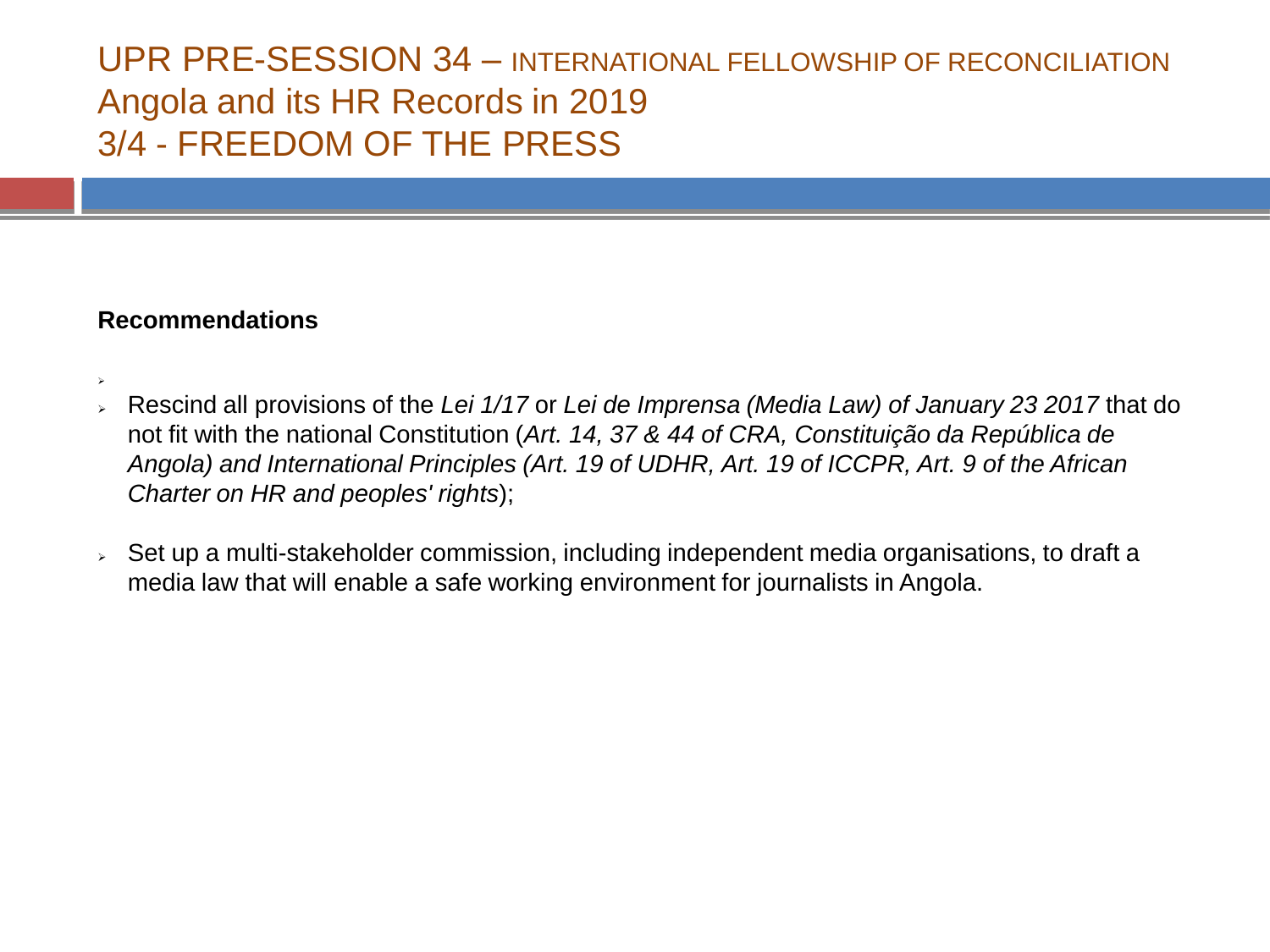## UPR PRE-SESSION 34 – INTERNATIONAL FELLOWSHIP OF RECONCILIATION Angola and its HR Records in 2019 4/1 - FREEDOM OF ASSEMBLY AND ASSOCIATION (PLUS IMPUNITY)

**Accepted recommendations from the 2nd Cycle:**

**134.134. Fully respect peaceful assembly in accordance with Angolan and international human rights law (United Kingdom of Great Britain and Northern Ireland)**

**134.132. Make procedures for registration of civil society organizations transparent, non-discriminatory and expeditious (Norway);**

**134.133. Take the necessary measures to create a safe and favourable environment for civil society by respecting the human rights of all individuals, in particular the rights to freedom of expression and association (Switzerland)**

**134.131. Respect the right of peaceful association according to its domestic law and international human rights law (Costa Rica);** 

**134.137. Adopt practical measures to ensure the right to peaceful assembly guaranteeing the proportionality in the use of force by security forces (Spain);**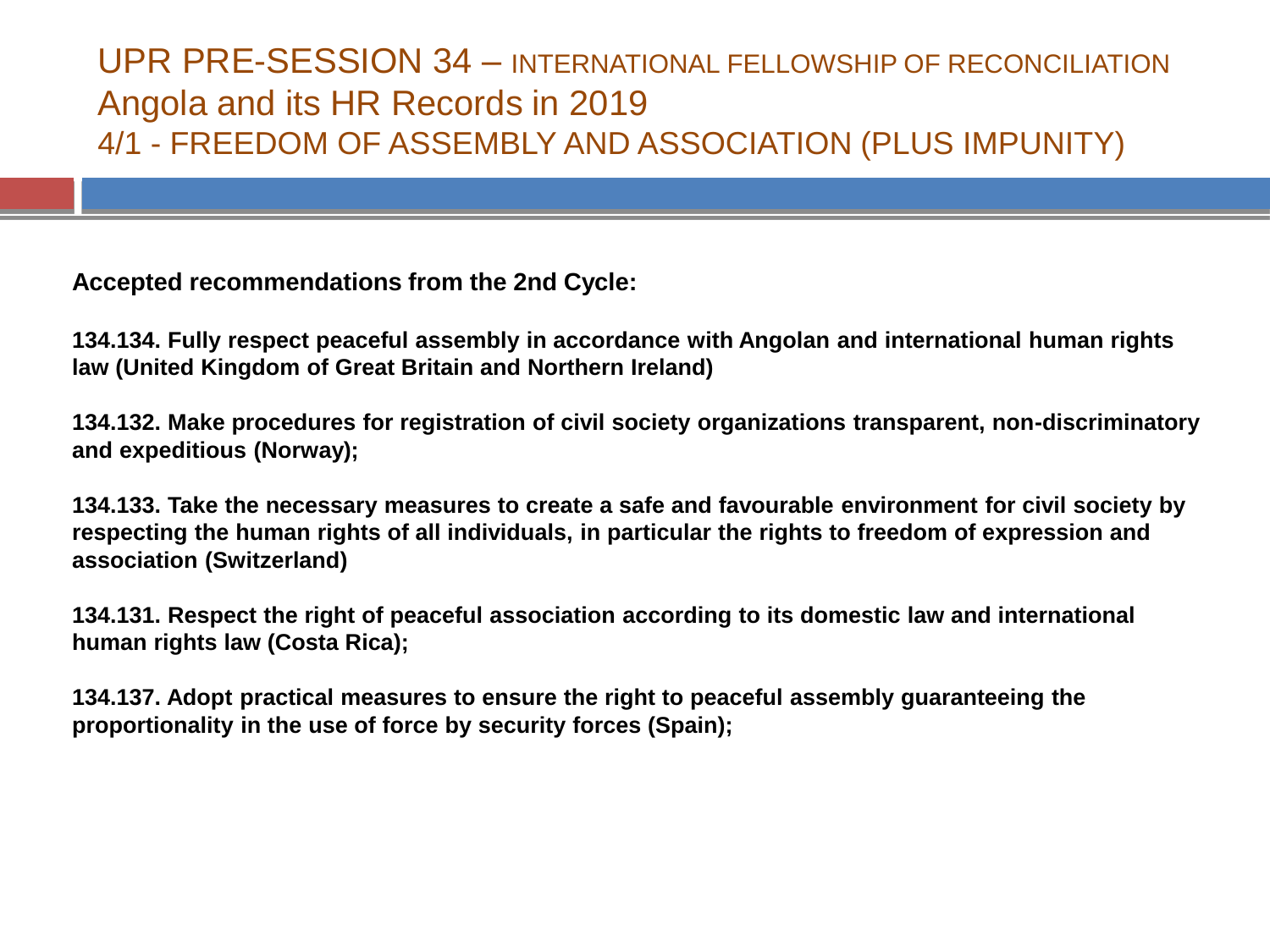## UPR PRE-SESSION 34 – INTERNATIONAL FELLOWSHIP OF RECONCILIATION Angola and its HR Records in 2019 4/2 - FREEDOM OF ASSEMBLY AND ASSOCIATION (PLUS IMPUNITY)

#### **And [recommendations] on impunity:**

134.82. Step up its efforts to prevent cases of arbitrary arrests, detention and torture, and that those responsible be brought to justice (*Italy*)

134.84. Investigate and, if it is the case, put an end to cases of arbitrary arrest, illegal detentions and torture by the police and security forces (*Spain*)

134.114. Ensure that allegations of human rights violations by security forces are subjected to independent and impartial investigations and more generally take measures to strengthen the fight against impunity (*France*);

134.115. Ensure that allegations of abuse by members of security forces are investigated in a prompt, thorough, credible and impartial manner; that those responsible, including officials with oversight responsibility are disciplined or prosecuted in accordance with international standards; and that victims of abuse receive adequate compensation by the State (*Germany*);

134.116. Ensure that prompt, impartial and thorough investigations are carried out into all allegations of human rights violations by security forces and that the perpetrators are brought to justice, as accepted in the previous review (*Sweden*);

134.119. Hold security forces and other government officials accountable for human rights violations, including those involving unlawful killings, sexual violence and torture, by credibly investigating and prosecuting offenders as appropriate (*United States of America*);

134.120. Take measures to fight impunity of State agents guilty of serious human rights violations and facilitate access to justice for their victims (*Switzerland*);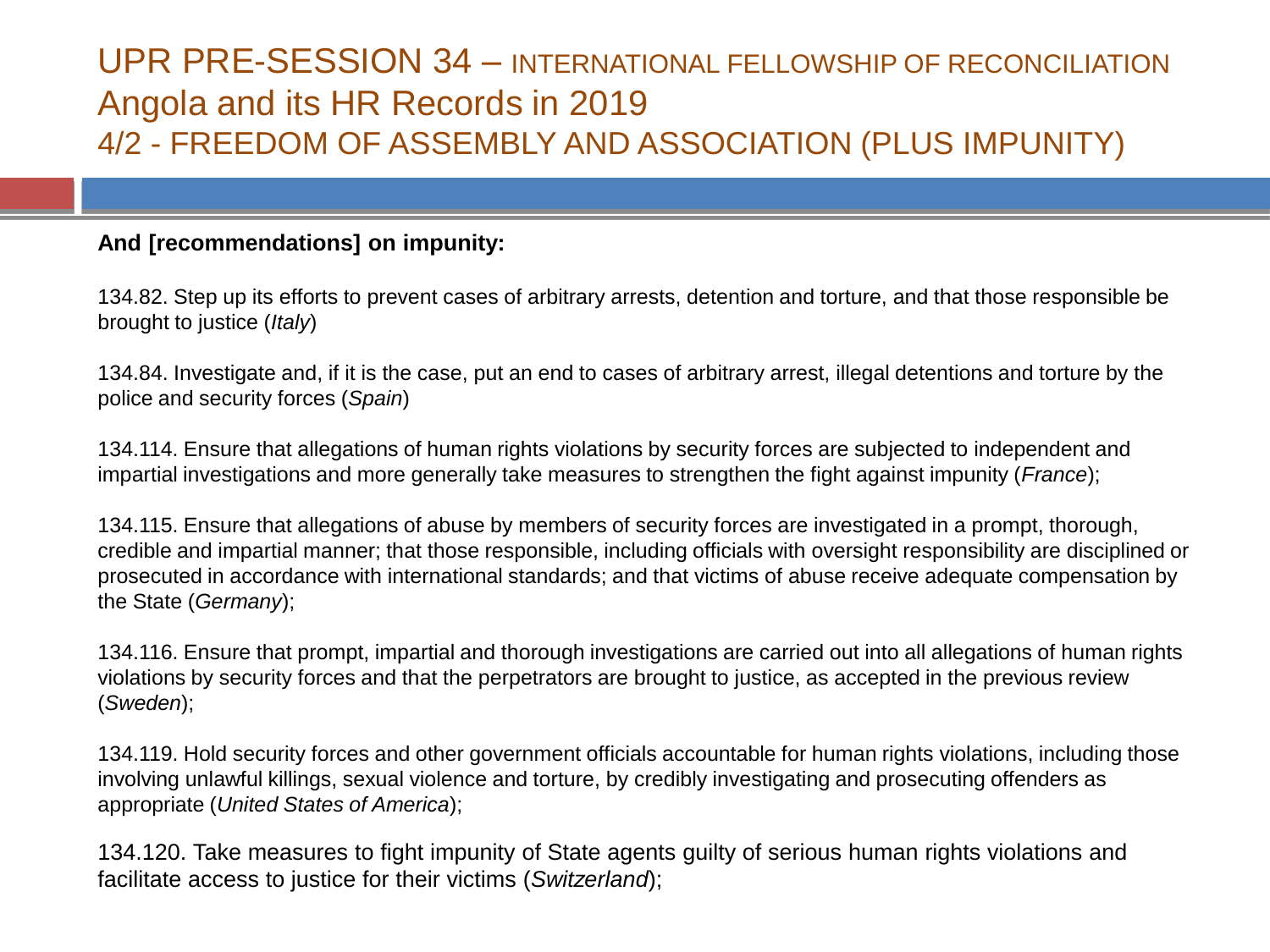#### UPR PRE-SESSION 34 – INTERNATIONAL FELLOWSHIP OF RECONCILIATION Angola and its HR Records in 2019 4/3 - FREEDOM OF ASSEMBLY AND ASSOCIATION (PLUS IMPUNITY)

On March 23, 2015, only a few days after the 2nd Cycle Review, the President of Angola published *Decree no. 74/15*, to regulate non-governmental organizations (NGOs) and associations, imposing more restrictive provisions than had existed previously.

Civil society organisations brought a legal challenge to the Decree, and on July 13, 2017 the Constitutional Court deemed it unconstitutional in *Judgement no. 447/2017*. However, the Government has not yet taken any action to comply with the Judgement.

Meanwhile the arbitrary ban handed down by the Court in 2006 against the civic and human rights association of Cabinda's Mpalabanda Province, remains in force. In this oil-rich region affected by a "low intensity war" between government forces and separatists, civil space is effectively non-existent. The same applies in the diamond-rich Lunda Provinces, where killings, torture and excessive use of violence by state agents are common, but go uninvestigated.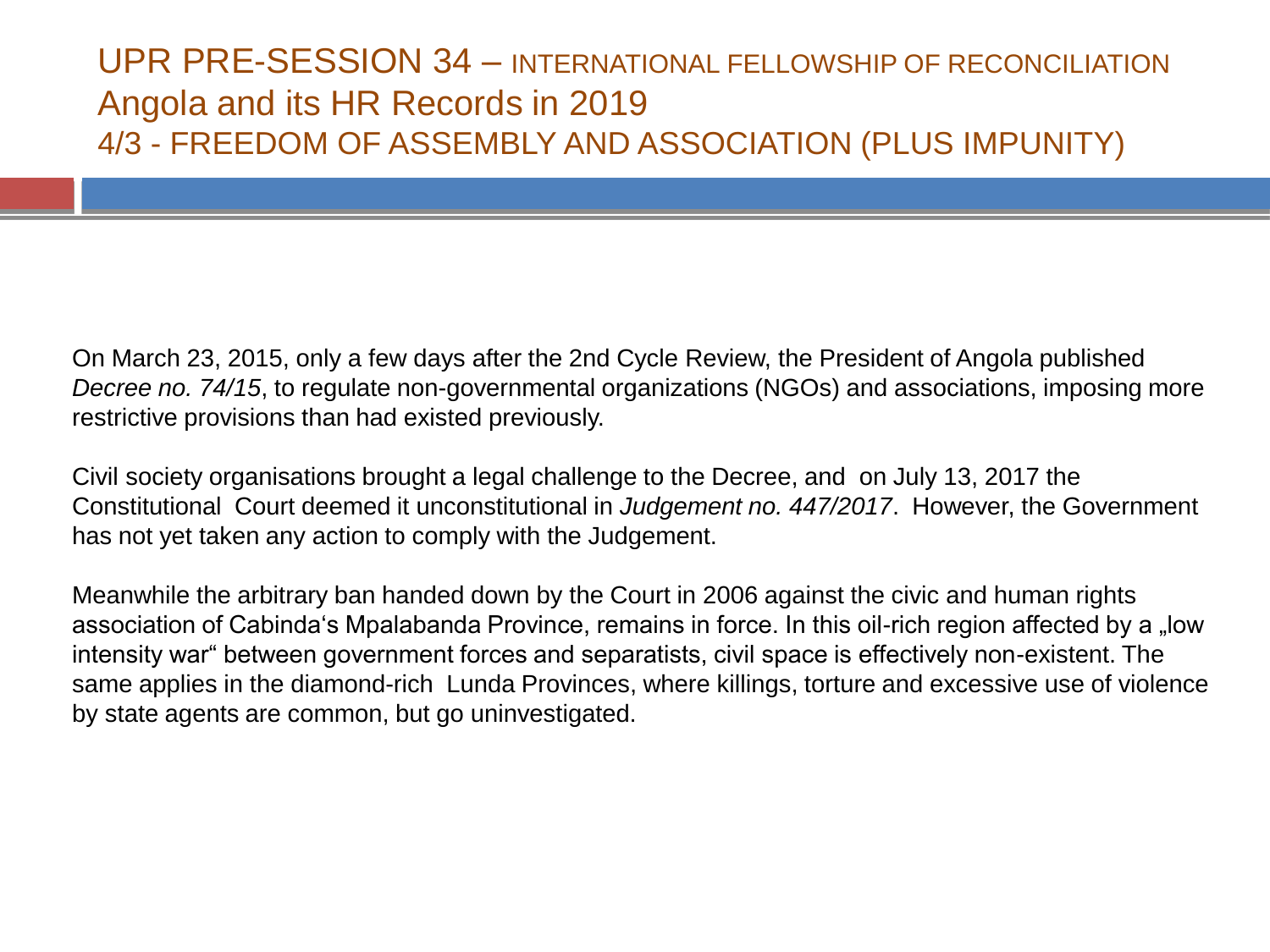## UPR PRE-SESSION 34 – INTERNATIONAL FELLOWSHIP OF RECONCILIATION Angola and its HR Records in 2019 4/4 - FREEDOM OF ASSEMBLY AND ASSOCIATION (PLUS IMPUNITY)

#### **Recommendations:**

- ➢ Implement the *Judgement of the Constitutional Court 447/27*, which **declared unconstitutional Presidential Decree No. 74/15 restricting the civic space in Angola**, whose adoption by the President as a member of the Executive **was a violation of the** *Article 167 al. b)* **of the Angolan Constitution (CRA)**;
- ➢ Abolish the bans on civic associations, including those in Cabinda, and investigate all allegations of crimes by state agents, especially in Cabinda and the Lundas;
- ➢ Eliminate all legal and bureaucratic burdens hindering the registration of civic associations (in accordance *with Arts. 22, 23.1, 26, 29, 57, 65, 67, 164 a & b), 185 and 186* of the Angolan Constitution).